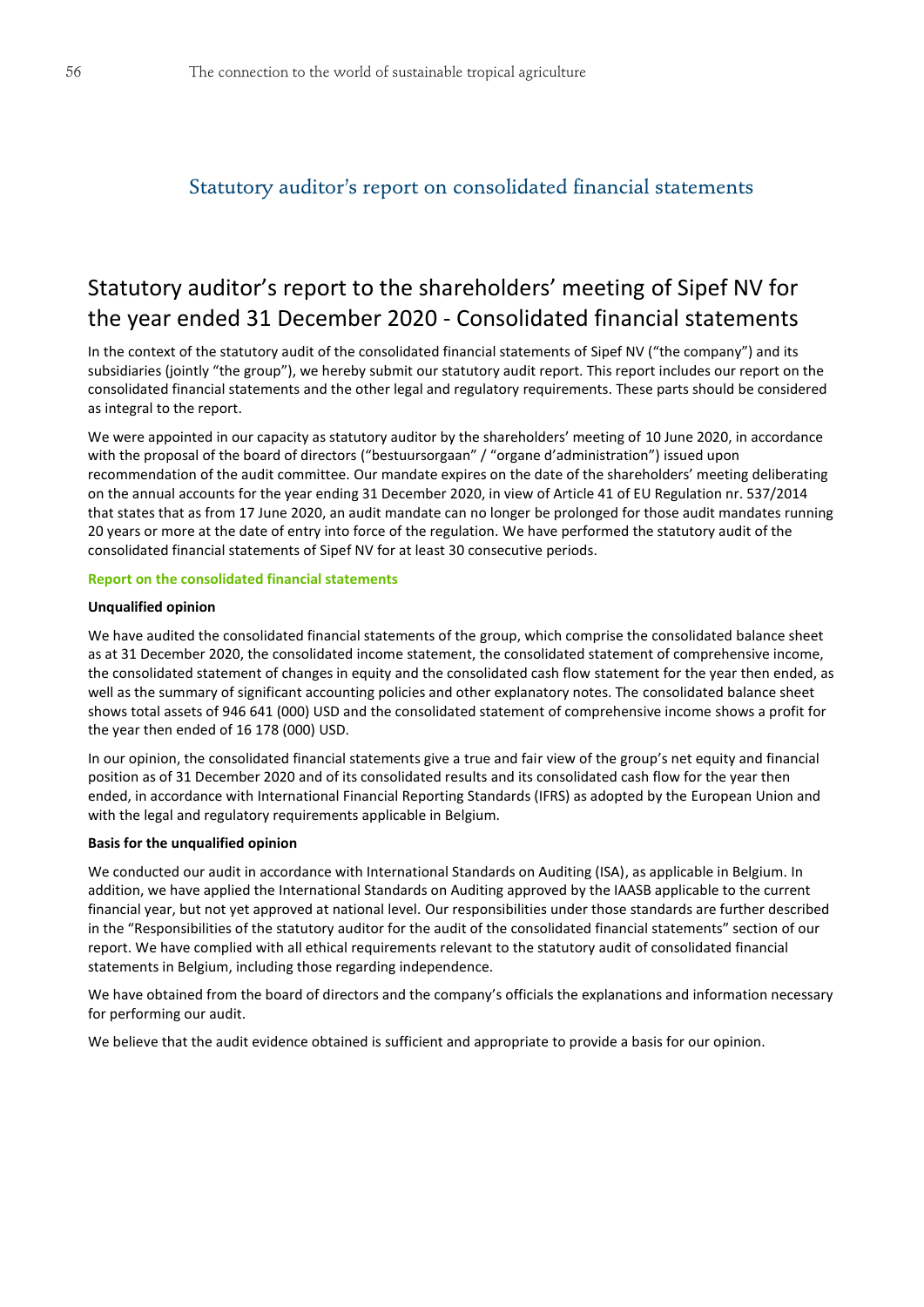#### **Key audit matters**

Key audit matters are those matters that, in our professional judgment, were of most significance in our audit of the consolidated financial statements of the current period. These matters were addressed in the context of our audit of the consolidated financial statements as a whole and in forming our opinion thereon, and we do not provide a separate opinion on these matters.

#### **Key audit matters How our audit addressed the key audit matters**

#### **Impairment assessment of goodwill**

As at 31 December 2020, the carrying amount of goodwill amounted to 104 782 (000) USD. The annual goodwill impairment test is significant to our audit because the recoverable value is determined by a value-in-use calculation prepared by management using a discounted cash flow model which is complex, highly judgemental and subjective. The palm oil segment is identified as a single cash generating unit (CGU) for impairment testing.

The recoverable value of the CGU to which the goodwill is attributed, was determined by using the discounted cash flow model. The cash flow model estimates the relevant cash flows, which are expected to be generated in the future, and are discounted to the present value by using a discount rate approximating the weighted average cost of capital. The estimation of future cash flows requires the use of a number of operational and predictive assumptions.

Key assumptions in determining the value-in-use estimate are the projected crude palm oil price and the weighted average cost of capital.

We refer to the financial statements, including notes to the financial Statements: Goodwill and other intangible assets (note 8).

- We obtained an understanding of the internal control processes around the goodwill impairment exercise, more specifically management's review process of the discounted cash flow model, and the approval of the board of directors of the underlying business plan;
- We reviewed the discounted cash flow model to assess the appropriateness of the methodology employed by management and critically evaluated management's assumptions;
- We engaged the assistance of our internal valuation expert to assess the reasonableness of the key predictive assumptions such as the weighted average cost of capital as discount rate;
- We considered the robustness of the management's budgeting process by comparing the actual results versus previously forecasted figures;
- We also assessed whether the future cash flows were based on the business plan approved by the board of directors;
- We reviewed management's analysis of the sensitivity of the value-in-use amounts to changes in the respective assumptions;
- We reviewed the adequacy of the note disclosures concerning those key assumptions to which the outcome of the impairment test is most sensitive. The group's disclosures about goodwill are in Note 8 to the financial statements, which explains that changes in the key assumptions used could give rise to an impairment of the goodwill balance in the future.

#### **Recoverability of deferred tax assets**

The group recognized deferred tax assets amounting to 8 447 (000) USD on unutilized tax losses. The group exercised its judgement to determine the amount of deferred tax assets that can be recognized, to the extent it is probable that future taxable profit will be available.

We refer to the financial statements, including notes to the financial statements: Income taxes (note 23).

- We considered the internal controls implemented by management and we carried out testing relating to the design and implementation of controls over the recoverability of deferred tax assets;
- We challenged group and local management in respect of the recognition of deferred tax assets and tax provisions by utilizing both internal as well as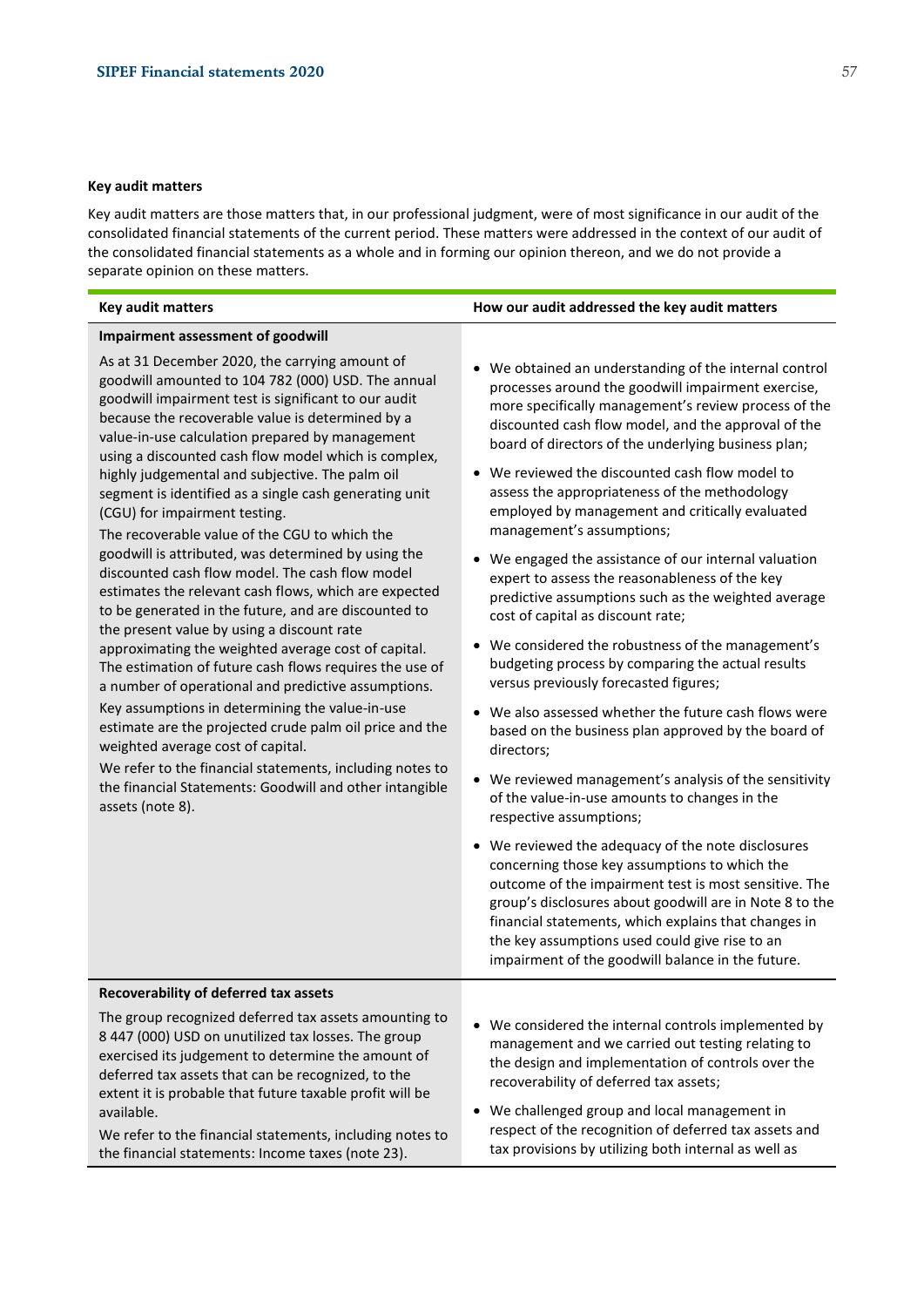external tax experts in Indonesia and Papua New Guinee in order to help understand the potential impacts of local tax regulations on the group's operations;

- We assessed, tested and challenged management's assumptions to determine the probability that deferred tax assets will be recovered through taxable income in future years, including comparing the consistency of management's forecasts of taxable income as used in the deferred tax analysis with those included in the financial budgets as approved by the board of directors;
- We assessed the historical accuracy of management's assumptions and estimation process by comparing the forecasted results against actual results of operations to determine the probability that deferred tax assets will be recovered through taxable income in future years;
- We assessed the adequacy of the disclosure Note 23 in the financial statements.

#### **Responsibilities of the board of directors for the preparation of the consolidated financial statements**

The board of directors is responsible for the preparation and fair presentation of the consolidated financial statements in accordance with International Financial Reporting Standards (IFRS) as adopted by the European Union and with the legal and regulatory requirements applicable in Belgium and for such internal control as the board of directors determines is necessary to enable the preparation of consolidated financial statements that are free from material misstatement, whether due to fraud or error.

In preparing the consolidated financial statements, the board of directors is responsible for assessing the group's ability to continue as a going concern, disclosing, as applicable, matters to be considered for going concern and using the going concern basis of accounting unless the board of directors either intends to liquidate the group or to cease operations, or has no other realistic alternative but to do so.

#### **Responsibilities of the statutory auditor for the audit of the consolidated financial statements**

Our objectives are to obtain reasonable assurance about whether the consolidated financial statements as a whole are free from material misstatement, whether due to fraud or error, and to issue a statutory auditor's report that includes our opinion. Reasonable assurance is a high level of assurance but is not a guarantee that an audit conducted in accordance with ISA will always detect a material misstatement when it exists. Misstatements can arise from fraud or error and are considered material if, individually or in the aggregate, they could reasonably be expected to influence the economic decisions of users taken on the basis of these consolidated financial statements.

During the performance of our audit, we comply with the legal, regulatory and normative framework as applicable to the audit of consolidated financial statements in Belgium. The scope of the audit does not comprise any assurance regarding the future viability of the company nor regarding the efficiency or effectiveness demonstrated by the board of directors in the way that the company's business has been conducted or will be conducted.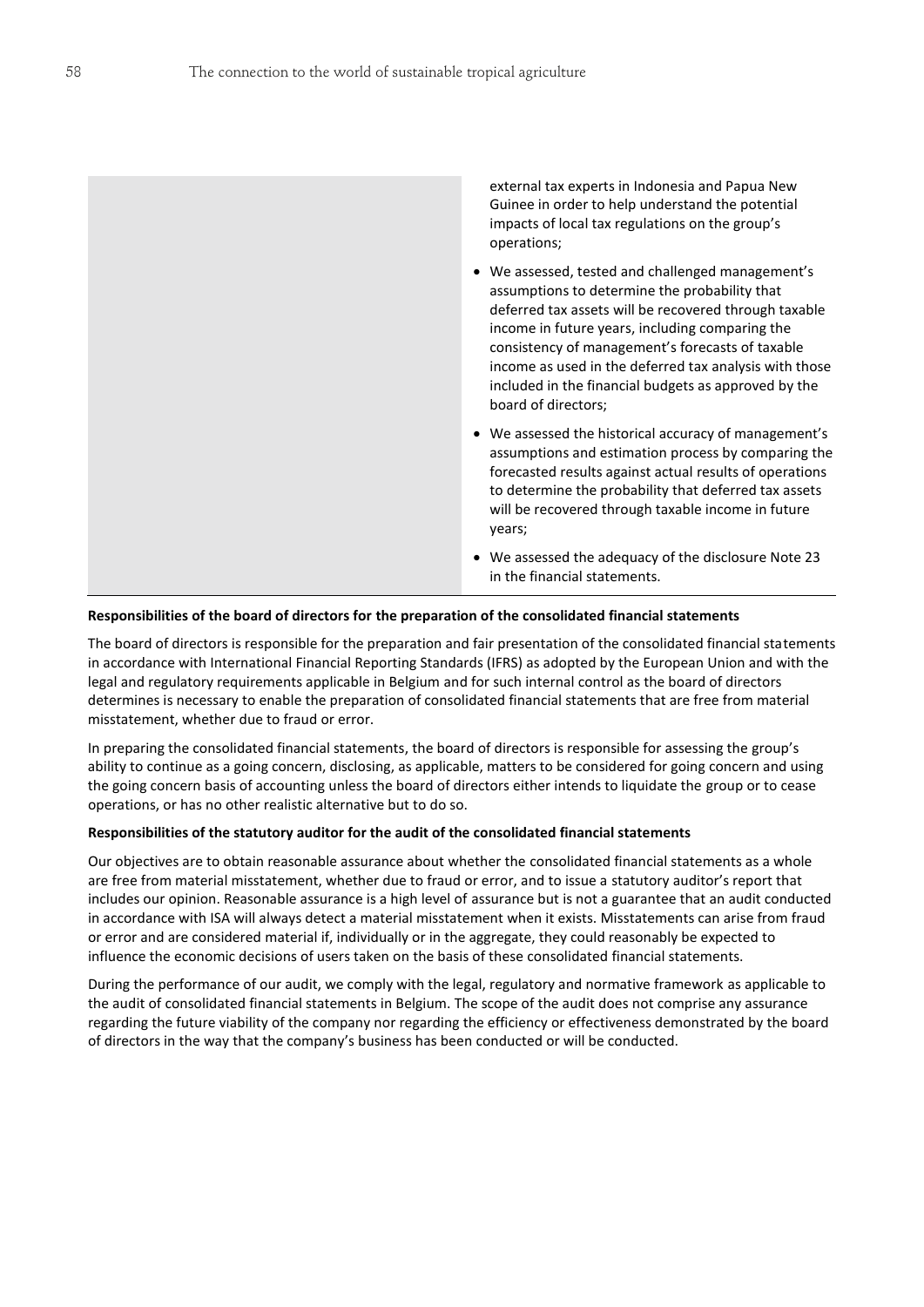As part of an audit in accordance with ISA, we exercise professional judgment and maintain professional scepticism throughout the audit. We also:

- identify and assess the risks of material misstatement of the consolidated financial statements, whether due to fraud or error, design and perform audit procedures responsive to those risks, and obtain audit evidence that is sufficient and appropriate to provide a basis for our opinion. The risk of not detecting a material misstatement resulting from fraud is higher than for one resulting from an error, as fraud may involve collusion, forgery, intentional omissions, misrepresentations, or the override of internal control;
- obtain an understanding of internal control relevant to the audit in order to design audit procedures that are appropriate in the circumstances, but not for the purpose of expressing an opinion on the effectiveness of the group's internal control;
- evaluate the appropriateness of accounting policies used and the reasonableness of accounting estimates and related disclosures made by the board of directors;
- conclude on the appropriateness of the use of the going concern basis of accounting by the board of directors and, based on the audit evidence obtained, whether a material uncertainty exists related to events or conditions that may cast significant doubt on the group's ability to continue as a going concern. If we conclude that a material uncertainty exists, we are required to draw attention in our statutory auditor's report to the related disclosures in the consolidated financial statements or, if such disclosures are inadequate, to modify our opinion. Our conclusions are based on the audit evidence obtained up to the date of our statutory auditor's report. However, future events or conditions may cause the group to cease to continue as a going concern;
- evaluate the overall presentation, structure and content of the consolidated financial statements, and whether the consolidated financial statements represent the underlying transactions and events in a manner that achieves fair presentation.
- obtain sufficient appropriate audit evidence regarding the financial information of the entities and business activities within the group to express an opinion on the consolidated financial statements. We are responsible for the direction, supervision and performance of the group audit. We remain solely responsible for our audit opinion.

We communicate with the audit committee regarding, amongst other matters, the planned scope and timing of the audit and significant audit findings, including any significant deficiencies in internal control that we identify during our audit.

We also provide the audit committee with a statement that we have complied with relevant ethical requirements regarding independence, and we communicate with them about all relationships and other matters that may reasonably be thought to bear on our independence, and where applicable, related safeguards.

From the matters communicated to the audit committee, we determine those matters that were of most significance in the audit of the consolidated financial statements of the current period and are therefore the key audit matters. We describe these matters in our report unless law or regulation precludes any public disclosure about the matter.

#### **Other legal and regulatory requirements**

#### **Responsibilities of the board of directors**

The board of directors is responsible for the preparation and the content of the directors' report on the consolidated financial statements, including the statement of non-financial information and other matters disclosed in the annual report on the consolidated financial statements.

#### **Responsibilities of the statutory auditor**

As part of our mandate and in accordance with the Belgian standard complementary to the International Standards on Auditing (ISA) as applicable in Belgium, our responsibility is to verify, in all material respects, the director's report on the consolidated financial statements, including the statement of non-financial information and other matters disclosed in the annual report on the consolidated financial statements, as well as to report on these matters.